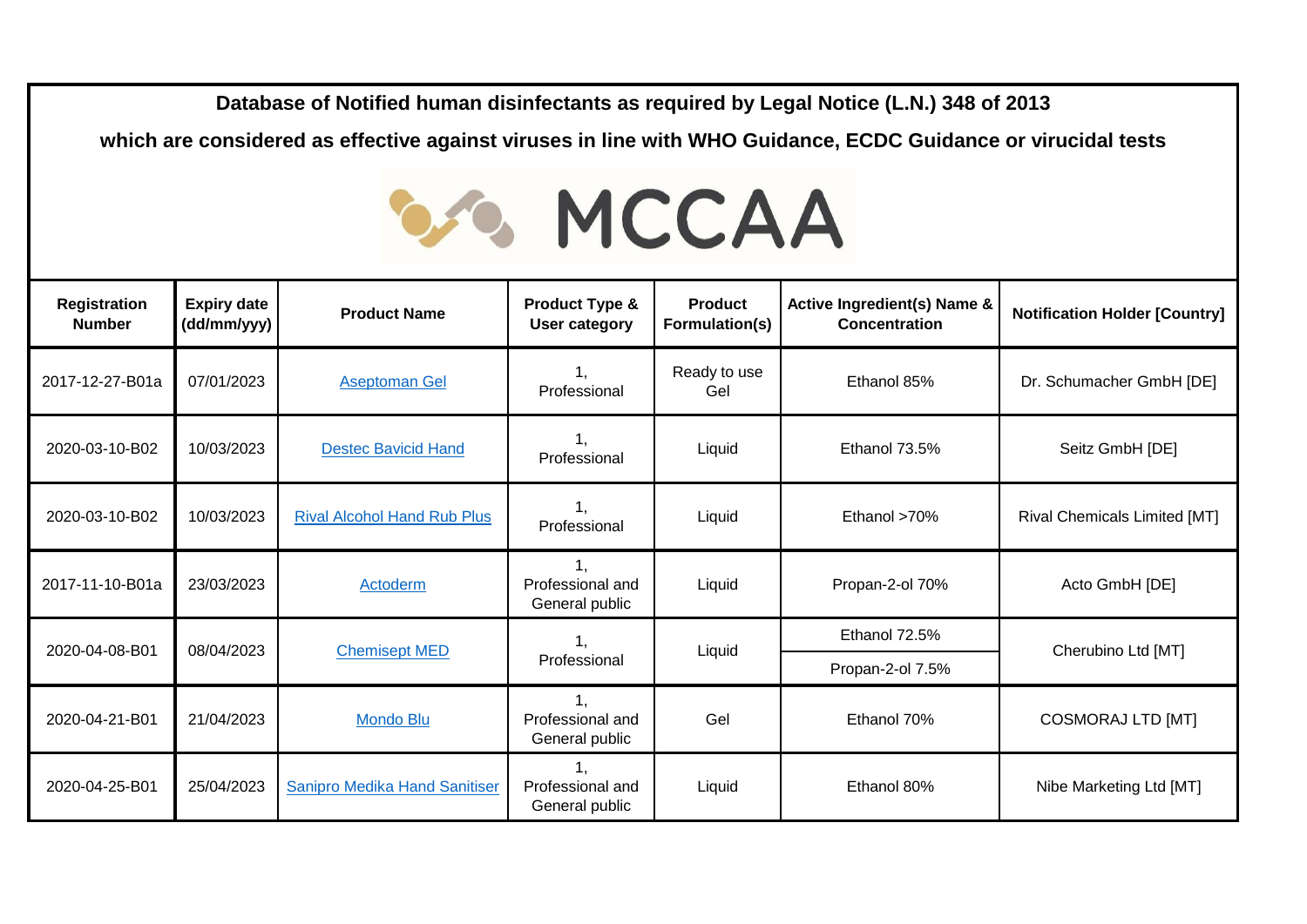| 2020-04-28-B01               | 28/04/2023 | Purell advanced hygienic hand<br>rub                      | $\mathbf{1},$<br>Professional                        | Liquid              | Ethanol 70%             | GOJO Europe Ltd [FR]                 |
|------------------------------|------------|-----------------------------------------------------------|------------------------------------------------------|---------------------|-------------------------|--------------------------------------|
| 2017-03-28-B03a              | 10/05/2023 | <b>Puressentiel Purifying Lotion</b><br>Spray             | 1 and 2,<br>General public                           | <b>Lotion Spray</b> | Ethanol 71.4%           | Laboratoire Puressentiel [BE]        |
| 2017-03-28-B02a              | 10/05/2023 | <b>Puressentiel Purifying Gel</b>                         | 1.<br>General public                                 | Gel                 | Ethanol 71.9%           | Laboratoire Puressentiel [BE]        |
| 2020-05-24-B01               | 24/05/2023 | <b>DY201H Dymacare Antibacterial</b><br><b>Hand Wipes</b> | 1,<br>Professional and<br>General public             | Wipes               | <b>DDAC 0.6%</b>        | Pearmine Health Ltd [UK]             |
|                              |            | <b>SANIGEL HG</b>                                         | $\mathbf{1}$ .<br>Professional and<br>General public | Gel                 | Ethanol 75%             |                                      |
| 2020-05-24-B03<br>24/05/2023 |            |                                                           |                                                      |                     | Biphenyl-2-ol 0.1%      | MK SRL [IT]                          |
| 2020-05-25-B01               | 25/05/2023 | <b>Mediterra</b>                                          | 1.<br>Professional and<br>General public             | Gel                 | Ethanol 70%             | <b>COSMORAJ LTD [MT]</b>             |
| 2020-05-25-B02               | 25/05/2023 | <b>InstantFOAM Complete</b>                               | $\mathbf{1}$<br>Professional and<br>General public   | Foam                | Ethanol 80%             | SC Johnson Professional GmbH<br>[DE] |
| 2020-05-26-B01               | 26/05/2023 | <b>Prime Guard</b>                                        | Professional and<br>General public                   | Liquid              | Ethanol 70%             | SKAT Ltd [MT]                        |
| 2020-05-26-B02               | 26/05/2023 | <b>TARA Alcohol Based Sanitizing</b>                      | $\mathbf{1}$ .                                       | Gel                 | Ethanol 70%             |                                      |
|                              |            | Gel                                                       | General public                                       |                     | ADBAC/BKC (C12-16) 0.2% | TARA Chemicals Ltd. [MT]             |
|                              |            |                                                           | 1.                                                   |                     | Ethanol 70%             |                                      |
| 2020-05-26-B02               | 26/05/2023 | <b>Seifol Hand Sanitizing Gel</b>                         | General public                                       | Gel                 | ADBAC/BKC (C12-16) 0.2% | International Merchants Ltd. [MT]    |
| 2020-05-26-B03               | 26/05/2023 | Gel Mani Igienizzante                                     | 1,<br>Professional and<br>General public             | Gel                 | Ethanol 65%             | MECHIM Srl [IT]                      |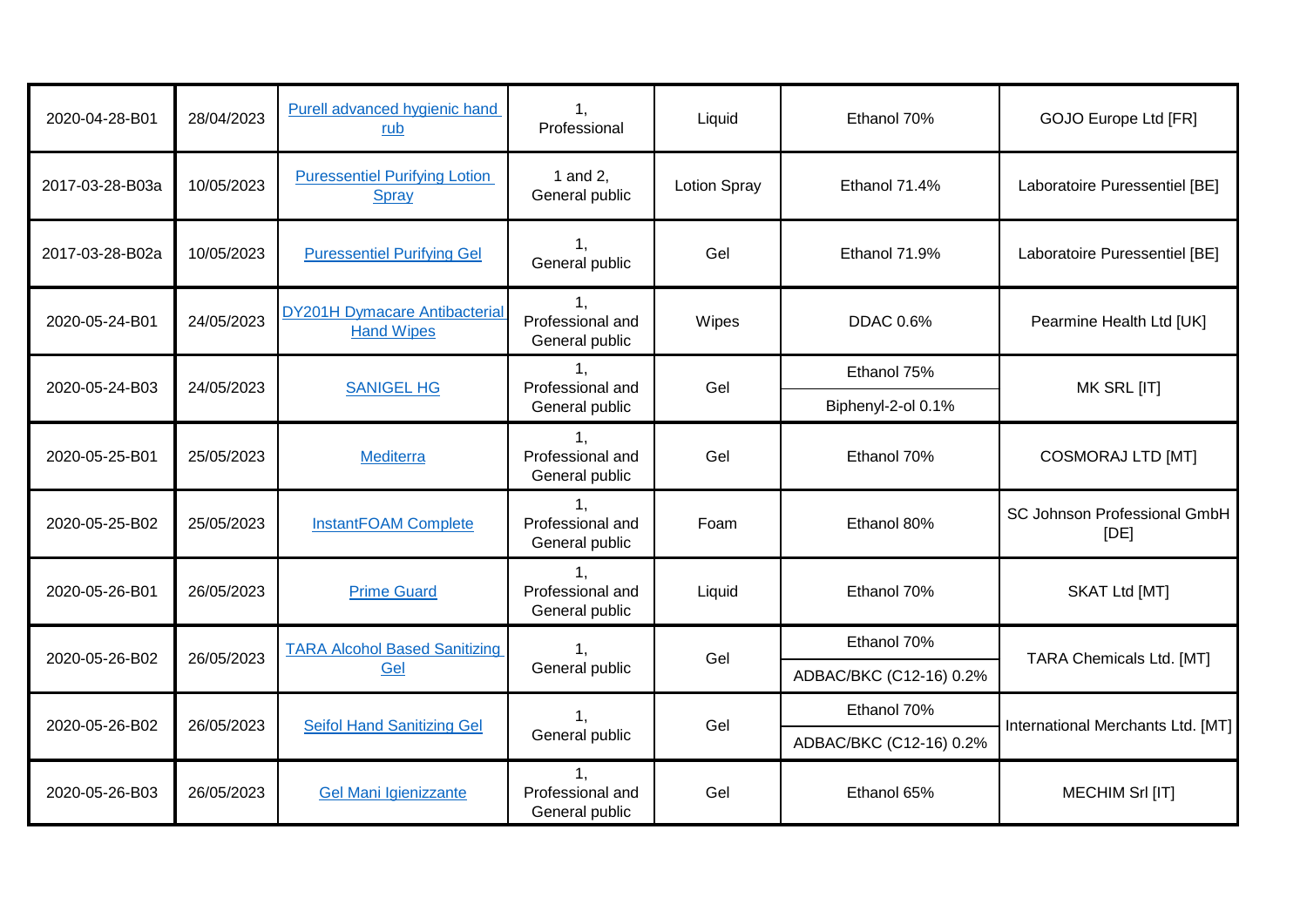| 2020-06-07-B01  | 07/06/2023 | Oxybac                                                  | 1.<br>Professional and                   | Creamy Foam | Hydrogen Peroxide 2%                          | SC Johnson Professional GmbH         |
|-----------------|------------|---------------------------------------------------------|------------------------------------------|-------------|-----------------------------------------------|--------------------------------------|
|                 |            |                                                         | General public                           |             | 2-Phenoxyethanol 5%                           | [DE]                                 |
| 2020-06-07-B02  | 07/06/2023 | Antibac                                                 | Professional and                         | Creamy Foam | Hydrogen Peroxide 2%                          | SC Johnson Professional GmbH         |
|                 |            |                                                         | General public                           |             | 2-Phenoxyethanol 5%                           | [DE]                                 |
| 2020-06-07-B03  | 07/06/2023 | <b>InstantGEL Complete</b>                              | 1.<br>Professional and<br>General public | Gel         | Ethanol 80%                                   | SC Johnson Professional GmbH<br>[DE] |
| 2018-07-26-B01a | 10/06/2023 | <b>Aseptoman Med</b>                                    | 1.<br>Professional                       | Liquid      | Ethanol 65%                                   | Dr. Schumacher GmbH [DE]             |
|                 |            |                                                         | 1 and 2,                                 |             | ADBAC/BKC (C12-16) 0.54%                      |                                      |
| 2020-06-23-B04  | 23/06/2023 | <b>Clinell Antimicrobial wipes</b>                      | Professional and<br>General public       | Wipes       | <b>DDAC 0.54%</b>                             | <b>GAMA Healthcare Ltd. [UK]</b>     |
|                 |            |                                                         |                                          |             | 2-Phenoxyethanol 0.60%                        |                                      |
| 2020-06-23-B05  | 23/06/2023 | <b>Clinell Antimicrobial hand wipes</b>                 | Professional and                         | Wipes       | ADBAC/BKC (C12-16) 0.54%<br><b>DDAC 0.54%</b> | <b>GAMA Healthcare Ltd. [UK]</b>     |
|                 |            |                                                         | General public                           |             | 2-Phenoxyethanol 0.60%                        |                                      |
| 2020-06-23-B06  | 23/06/2023 | <b>Rival Alcohol Hand Rub</b>                           | 1.<br>Professional and<br>General public | Liquid      | Ethanol 70%                                   | Rival Chemicals Ltd. [MT]            |
| 2020-07-01-B03  | 01/07/2023 | <b>DERMAGEL PLUS</b>                                    | 1.<br>Professional                       | Gel         | Ethanol 76%                                   | SUTTER INDUSTRIES S.p.A.<br>[IT]     |
| 2020-07-02-B03  | 02/07/2023 | <b>INEQUA 70% ALCOHOL HAND</b><br><b>SANITIZER GEL</b>  | Professional and<br>General public       | Gel         | Ethanol 70%                                   | <b>COSMORAJ LTD [MT]</b>             |
| 2020-07-06-B01  | 06/07/2023 | <b>VOI Hand Sanitizer 50mL</b>                          | General public                           | Gel         | Ethanol 70%                                   | Pruna Trading Ltd [MT]               |
| 2020-03-23-B02b | 06/07/2023 | <b>S-Senses Moisturising Alcohol</b><br><b>Hand Rub</b> | Professional and<br>General public       | Liquid      | Ethanol 70%                                   | O-Vida International Ltd [MT]        |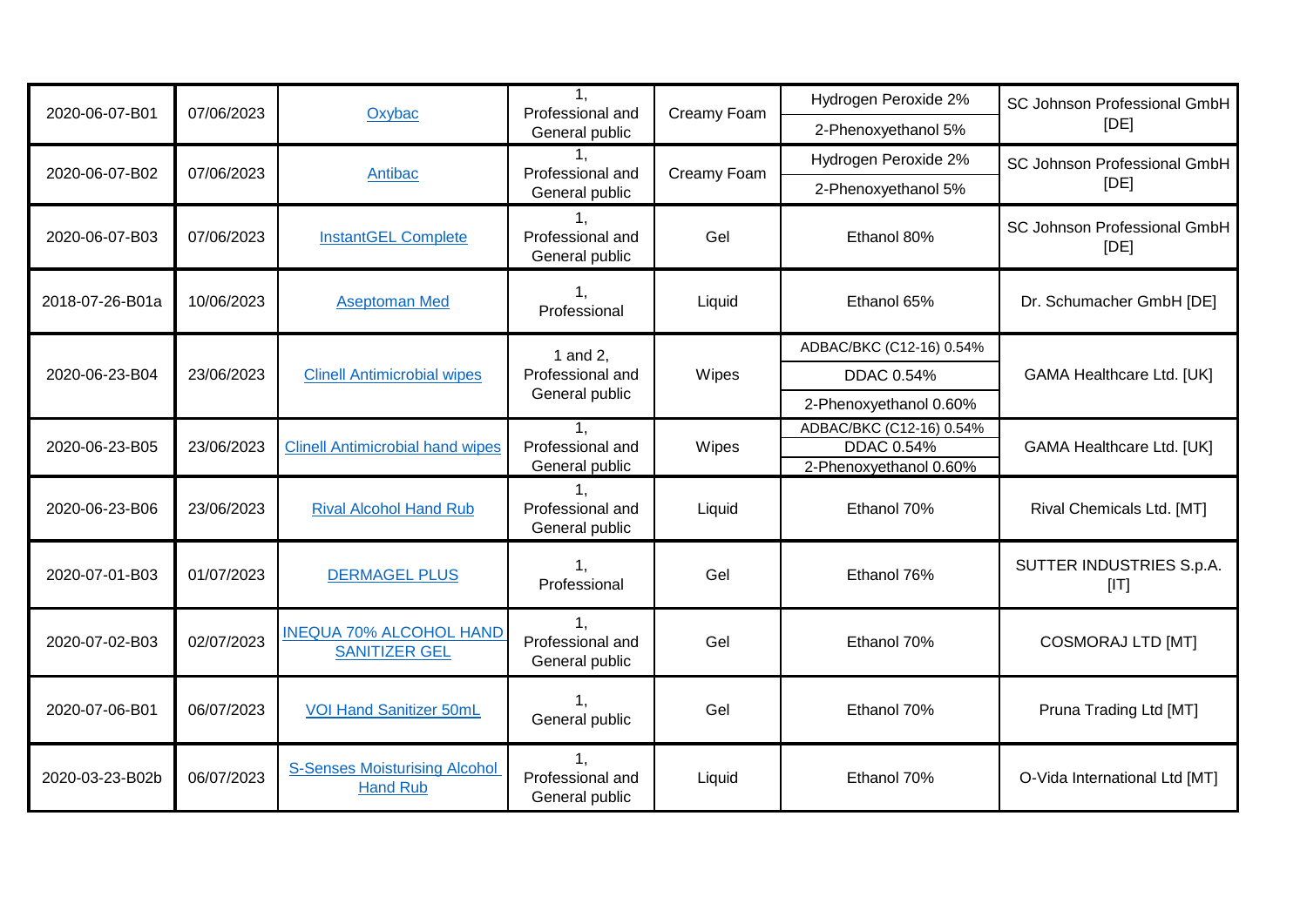| 2020-04-08-B02a | 09/07/2023 | Sanitan - Alcohol Based - Hand<br><b>Sanitiser</b>                           | 1.<br>Professional and<br>General public             | Liquid | Ethanol 70%                                                              | Cassarcamilleri Ltd [MT]                                              |
|-----------------|------------|------------------------------------------------------------------------------|------------------------------------------------------|--------|--------------------------------------------------------------------------|-----------------------------------------------------------------------|
| 2020-07-17-B04  | 17/07/2023 | <b>DERMOGEN DRY</b>                                                          | 1 <sub>1</sub><br>Professional and<br>General public | Liquid | DDAC <sub>1%</sub><br>Propan-1-ol 40%<br>Ethanol 14%<br>Propan-2-ol 6.4% | <b>SUMINISTROS CIENTÍFICOS</b><br>TÉCNICOS, S.A.U. (SUCITESA)<br>[ES] |
| 2020-07-17-B05  | 17/07/2023 | <b>DERMOGEN FOAM</b>                                                         | 1,<br>Professional and                               | Liquid | <b>DDAC 3.5%</b>                                                         | SUMINISTROS CIENTÍFICOS<br>TÉCNICOS, S.A.U. (SUCITESA)                |
|                 |            |                                                                              | General public                                       |        | Propan-2-ol 11.4%                                                        | [ES]                                                                  |
| 2020-08-12-B01  | 12/08/2023 | <b>EPONOL alcohol-based</b><br>antibacterial hand liquid                     | 1.<br>General public                                 | Liquid | Ethanol 70%                                                              | Epack International Ltd [MT]                                          |
| 2020-08-12-B02  | 12/08/2023 | 404 STERIAX disinfectant                                                     | 1.<br>General public                                 | Liquid | Ethanol 70%                                                              | Epack International Ltd [MT]                                          |
| 2020-08-12-B03  | 12/08/2023 | <b>Milton Hand Gel</b>                                                       | 1 <sub>1</sub><br>General public                     | Gel    | Ethanol 80%                                                              | Cherubino Ltd [MT]                                                    |
| 2020-08-13-B02  | 13/08/2023 | <b>ADAMS PROFESSIONAL</b><br><b>ALCOHOL HAND RUB (WHO</b><br><b>FORMULA)</b> | $\mathbf{1},$<br>Professional and<br>General public  | Liquid | Ethanol 80%                                                              | SKAT Ltd [MT]                                                         |
| 2020-08-13-B02  | 13/08/2023 | <b>DSC Alcohol Hand Rub</b>                                                  | Professional and<br>General public                   | Liquid | Ethanol 80%                                                              | DSC Ltd [MT]                                                          |
| 2020-08-13-B02  | 13/08/2023 | Alcohol based hand rub sanitiser                                             | 1 <sub>1</sub><br>General public                     | Liquid | Ethanol 80%                                                              | Mint Health Ltd [MT]                                                  |
| 2020-08-13-B02  | 13/08/2023 | NM Pharma Alcohol Hand Rub<br><b>Sanitiser</b>                               | $\mathbf{1},$<br>Professional and<br>General public  | Liquid | Ethanol 80%                                                              | NM Pharma Ltd. [MT]                                                   |
| 2020-08-18-B01  | 18/08/2023 | <b>Aviator hand sanitizer</b>                                                | 1,<br>General public                                 | Gel    | Ethanol 70%                                                              | COSMORAJ LTD [MT]                                                     |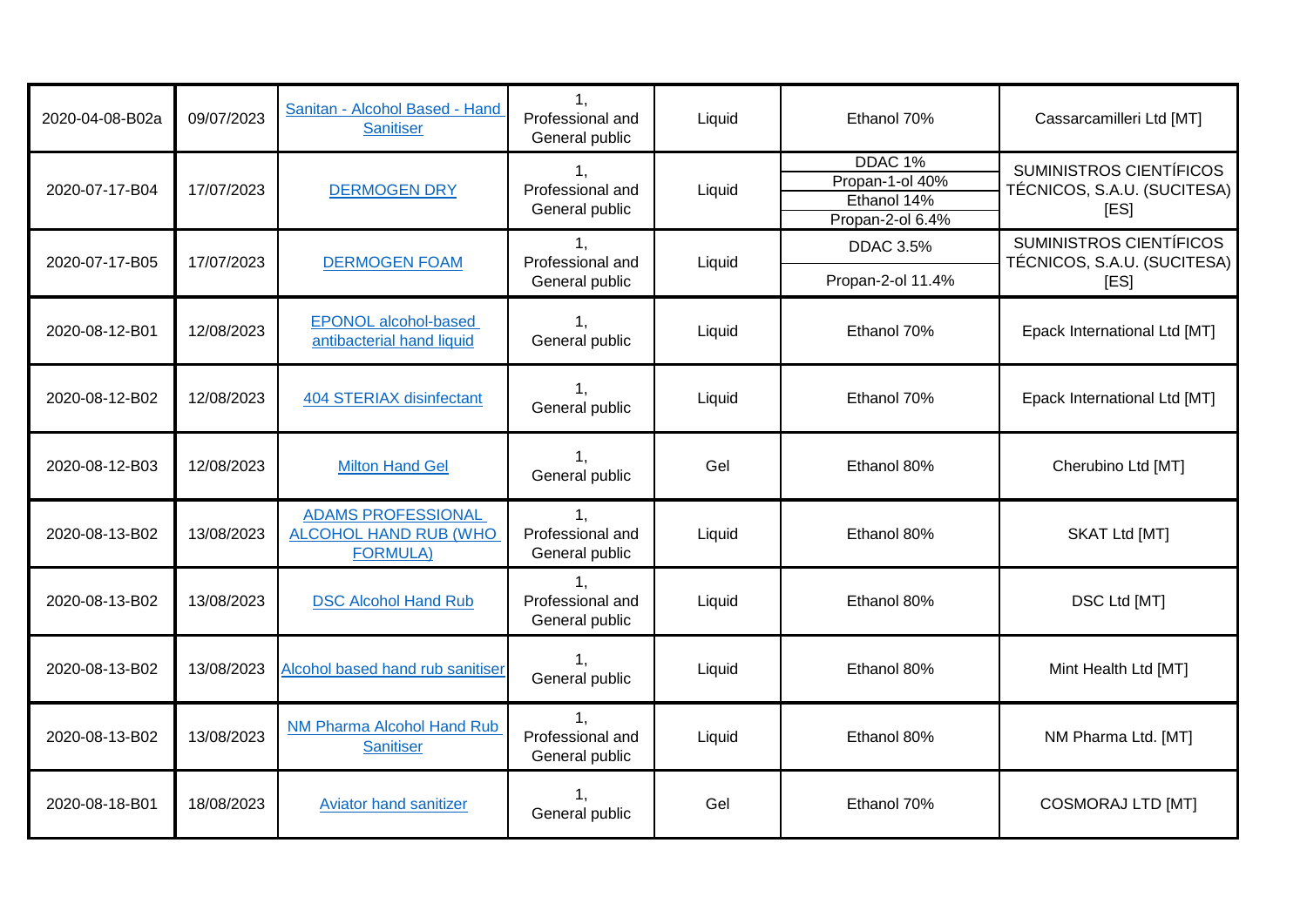| 2020-08-20-B01  | 20/08/2023 | <b>Allchem Hand Sanitiser</b>    | 1,<br>Professional and<br>General public             | Liquid | Ethanol 70%           | Allchem Ltd. [MT]                             |
|-----------------|------------|----------------------------------|------------------------------------------------------|--------|-----------------------|-----------------------------------------------|
| 2020-08-20-B03  | 20/08/2023 | <b>Antiviro Fluid</b>            | 1 and 2,<br>Professional and<br>General public       | Liquid | Ethanol 70%           | Europharma Ltd [MT]                           |
| 2020-08-20-B01  | 20/08/2023 | <b>Lotusgreen Hand Sanitiser</b> | Professional and<br>General public                   | Liquid | Ethanol 70%           | Lotusgreen Cleaning Solutions<br>[MT]         |
| 2017-08-24-B01a | 03/09/2023 | septDES Gel                      | 1,<br>Professional                                   | Gel    | Ethanol 80.8%         | Hagleitner Hygiene International<br>GmbH [AT] |
| 2020-03-20-B01b | 15/09/2023 | <b>Hand Sanitizer</b>            | 1,<br>General public                                 | Liquid | Ethanol 80%           | Chemplus Ltd [MT]                             |
|                 | 18/09/2023 | <b>Soft Care Sensisept H34</b>   | 1,                                                   | Liquid | <b>CHDG 2.9%</b>      | Diversey Europe Operations BV                 |
| 2018-11-27-B01a |            |                                  | Professional                                         |        | 2-Phenoxyethanol 1.5% | [NL]                                          |
| 2020-03-18-B02b | 18/09/2023 | Alcohol based hand sanitiser     | General public                                       | Liquid | Ethanol 80%           | Mint Health Ltd [MT]                          |
| 2020-09-25-B02  | 25/09/2023 | Ki-ose 380/390                   | 1, 2 and 4,<br>Professional and<br>General public    | Wipes  | <b>DDAC 0.2%</b>      | Produits Sanitaires Aéronefs -<br>PSA [FR]    |
| 2020-06-10-B01a | 06/10/2023 | <b>Afrodite Hand Sanitizer</b>   | 1 <sub>1</sub><br>Professional and<br>General public | Gel    | Ethanol 70%           | Trebee Group [MT]                             |
| 2020-06-10-B02a | 06/10/2023 | <b>HYGEN3B HANDS</b>             | 1 <sub>1</sub><br>Professional and<br>General public | Gel    | Ethanol 70%           | Trebee Group [MT]                             |
| 2020-10-09-B01  | 09/10/2023 | <b>JINGYI</b>                    | 1,<br>General public                                 | Gel    | Ethanol 75%           | New Life Bio-Science (Tech) Ltd<br>[MT]       |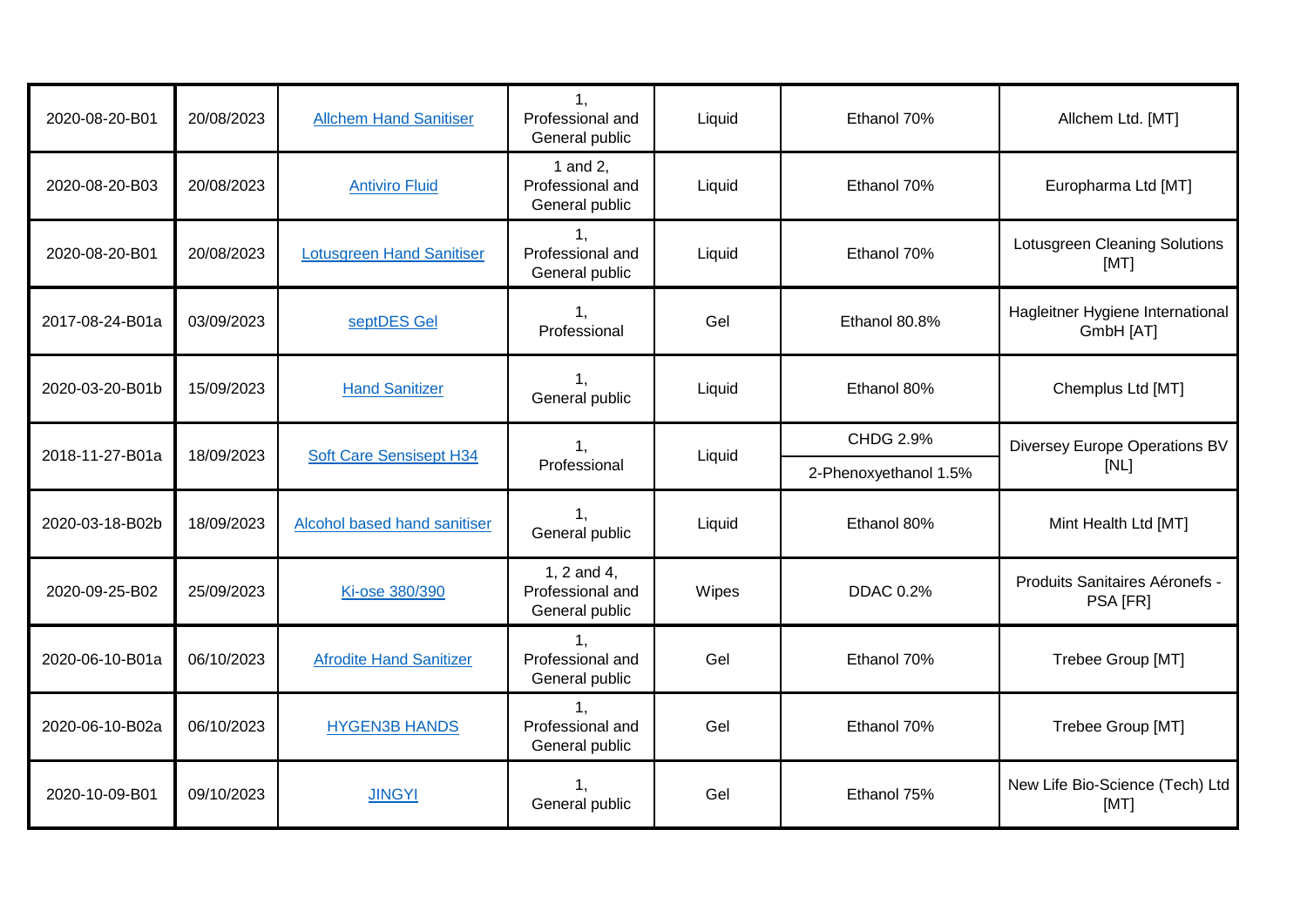| 2020-10-09-B02 | 09/10/2023 | <b>Covidol Sanitizer</b>                           | 1.<br>Professional and<br>General public             | Gel          | Ethanol 75%                       | Caruana & Cini Company LTD<br>[MT]                    |
|----------------|------------|----------------------------------------------------|------------------------------------------------------|--------------|-----------------------------------|-------------------------------------------------------|
| 2020-10-15-B02 | 15/10/2023 | <b>COSMO LABORATORIES</b><br><b>HAND SANITIZER</b> | 1,<br>Professional and<br>General public             | Gel          | Ethanol 80%                       | <b>COSMORAJ LTD [MT]</b>                              |
| 2020-10-26-B10 | 26/10/2023 | <b>Hycolin Antiviral Hand Soap</b>                 | 1.<br>General public                                 | Liquid       | $L-(+)$ -lactic acid $0.8\%$      | Mirius [UK]                                           |
|                |            |                                                    |                                                      |              | 2-Phenoxyethanol 0.1%             |                                                       |
|                |            |                                                    | 1,<br>Professional and<br>General public             |              | Ethanol 52.8%                     |                                                       |
| 2020-10-29-B01 | 29/10/2023 | <b>OROMED® Gel</b>                                 |                                                      | Gel          | Propan-1-ol 19%                   | Oro Clean Chemie AG [CH]                              |
|                |            |                                                    |                                                      |              | Propan-2-ol 2.8%<br>Ethanol 52.8% |                                                       |
| 2020-10-29-B02 | 29/10/2023 | <b>OROMED®</b> Liquid                              | 1 <sub>1</sub><br>Professional and                   | Liquid       | Propan-1-ol 19%                   | Oro Clean Chemie AG [CH]                              |
|                |            |                                                    | General public                                       |              | Propan-2-ol 2.8%                  |                                                       |
| 2020-11-03-B01 | 03/11/2023 | <b>Dettol Hand Sanitizer</b>                       | Professional and<br>General public                   | Gel          | Ethanol 63%                       | Charles de Giorgio Limited [MT]                       |
| 2020-11-03-B02 | 03/11/2023 | PHAGO RUB GEL SPS                                  | 1.<br>Professional                                   | Gel          | Ethanol 72%                       | <b>DETERGENTES Y</b><br><b>DESINFECTANTES SA [FR]</b> |
| 2020-11-03-B03 | 03/11/2023 | <b>Voi Antiviral Alcohol Wipes</b>                 | 1.<br>General public                                 | Wipes        | Ethanol 75%                       | Pruna Trading Ltd [MT]                                |
| 2020-11-04-B01 | 04/11/2023 | <b>Alsoft WHO hand sanitizer</b>                   | 1 <sub>1</sub><br>Professional and<br>General public | Liquid       | Ethanol 79.52%                    | <b>KRYPTON CHEMISTS LTD.</b><br>[MT]                  |
| 2020-11-09-B01 | 09/11/2023 | Soft Care Des E Spray H5                           | 1.<br>Professional                                   | Liquid spray | Ethanol 71.5%                     | Diversey Europe Operations BV<br>[NL]                 |
| 2020-11-09-B02 | 09/11/2023 | <b>INEOS Sterile Sanitiser</b>                     | 1.<br>General public                                 | Gel          | Ethanol 75%                       | <b>INEOS Solvents Germany GmbH</b><br>[DE]            |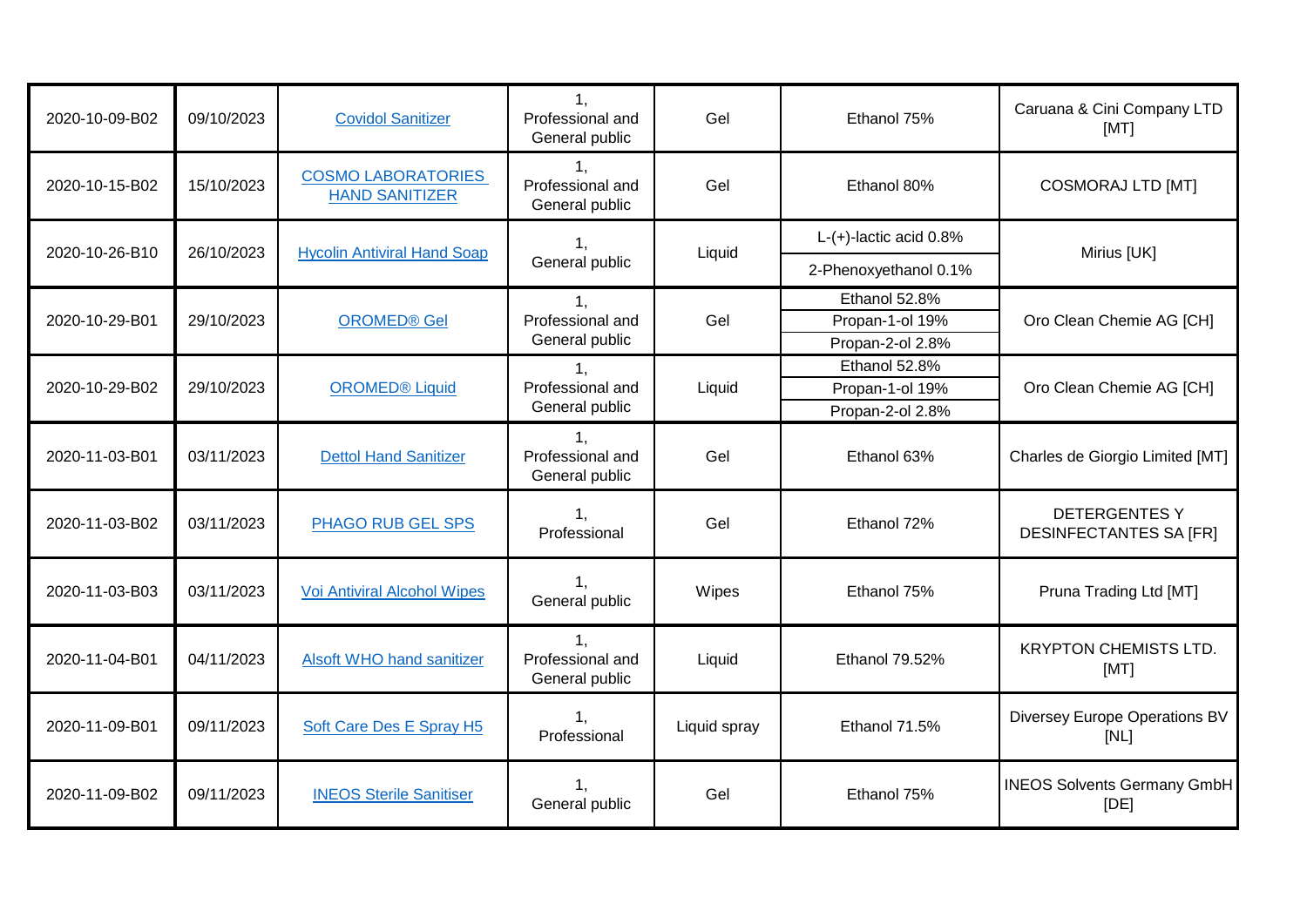| 2020-11-11-B01  | 11/11/2023 | <b>2KR DESIGNS HAND</b><br><b>SANITIZER GEL</b>    | 1.<br>General public                                                         | Gel    | Ethanol 70%                                              | <b>COSMORAJ LTD [MT]</b>                                |
|-----------------|------------|----------------------------------------------------|------------------------------------------------------------------------------|--------|----------------------------------------------------------|---------------------------------------------------------|
| 2020-11-20-B01  | 20/11/2023 | Viro-Cide                                          | 1,<br>Professional and<br>General public                                     | Gel    | Ethanol 70%                                              | Ryan Aquilina - Flawless Finish<br>[MT]                 |
| 2020-11-20-B03  | 20/11/2023 | <b>ULTRA COMPACT antibacterial</b><br>hand gel     | 1,<br>General public                                                         | Gel    | Ethanol 75%                                              | <b>Francis Busuttil and Sons</b><br>Marketing Ltd. [MT] |
| 2020-11-27-B02  | 27/11/2023 | <b>LEVO</b> sanitiser                              | $\mathbf{1}$ .<br>Professional and<br>General public                         | Liquid | Ethanol 70%                                              | LEVO Laboratory Services Ltd.<br>[MT]                   |
| 2020-11-27-B03  | 27/11/2023 | <b>Guest Medical Alcohol Hand</b><br><b>Rub</b>    | 1.<br>Professional                                                           | Gel    | Ethanol 70%                                              | JV Healthcare Limited [MT]                              |
| 2020-11-30-B01  | 30/11/2023 | <b>Bright Water Activated Water</b>                | $1, 2$ and $4,$<br>Professional and<br>General public;<br>3,<br>Professional | Liquid | Active chlorine released from<br>hypochlorous acid 0.05% | <b>Strand Marine &amp; AutoSystems</b><br>Limited [MT]  |
| 2020-04-28-B01a | 04/12/2023 | <b>Purell Advanced Hygienic Hand</b><br><b>Rub</b> | 1,<br>Professional                                                           | Gel    | Ethanol 70%                                              | GOJO Luxembourg S.à r.l. [LU]                           |
| 2020-12-04-B05  | 04/12/2023 | L'actone Hand Disinfectant Gel                     | 1.<br>General public                                                         | Gel    | Ethanol 70%                                              | Green Turtle [MT]                                       |
| 2020-12-14-B02  | 14/12/2023 | FastAid 70% Isopropyl Alcohol                      | 1 and 2.<br>Professional and                                                 | Wipes  | Propan-2-ol 70%                                          | 2KR Designs Ltd [MT]                                    |
|                 |            | (IPA) Hand Disinfectant Wipe                       | General public                                                               |        | 2-Phenoxyethanol 1%                                      |                                                         |
| 2020-12-14-B03  | 14/12/2023 | FastAid 70% Isopropyl Alcohol                      | 1 and 2,<br>Professional and                                                 | Wipes  | Propan-2-ol 70%                                          | 2KR Designs Ltd [MT]                                    |
|                 |            | <b>Surface Disinfectant Wipe</b>                   | General public                                                               |        | 2-Phenoxyethanol 0.2%                                    |                                                         |
| 2021-01-05-B02  |            | 05/01/2024<br><b>D-Sinfector</b>                   | 1 and 2,<br>General public                                                   | Liquid | Ethanol 65%                                              | Shiny Garage Malta [MT]                                 |
|                 |            |                                                    |                                                                              |        | Propan-2-ol 8%                                           |                                                         |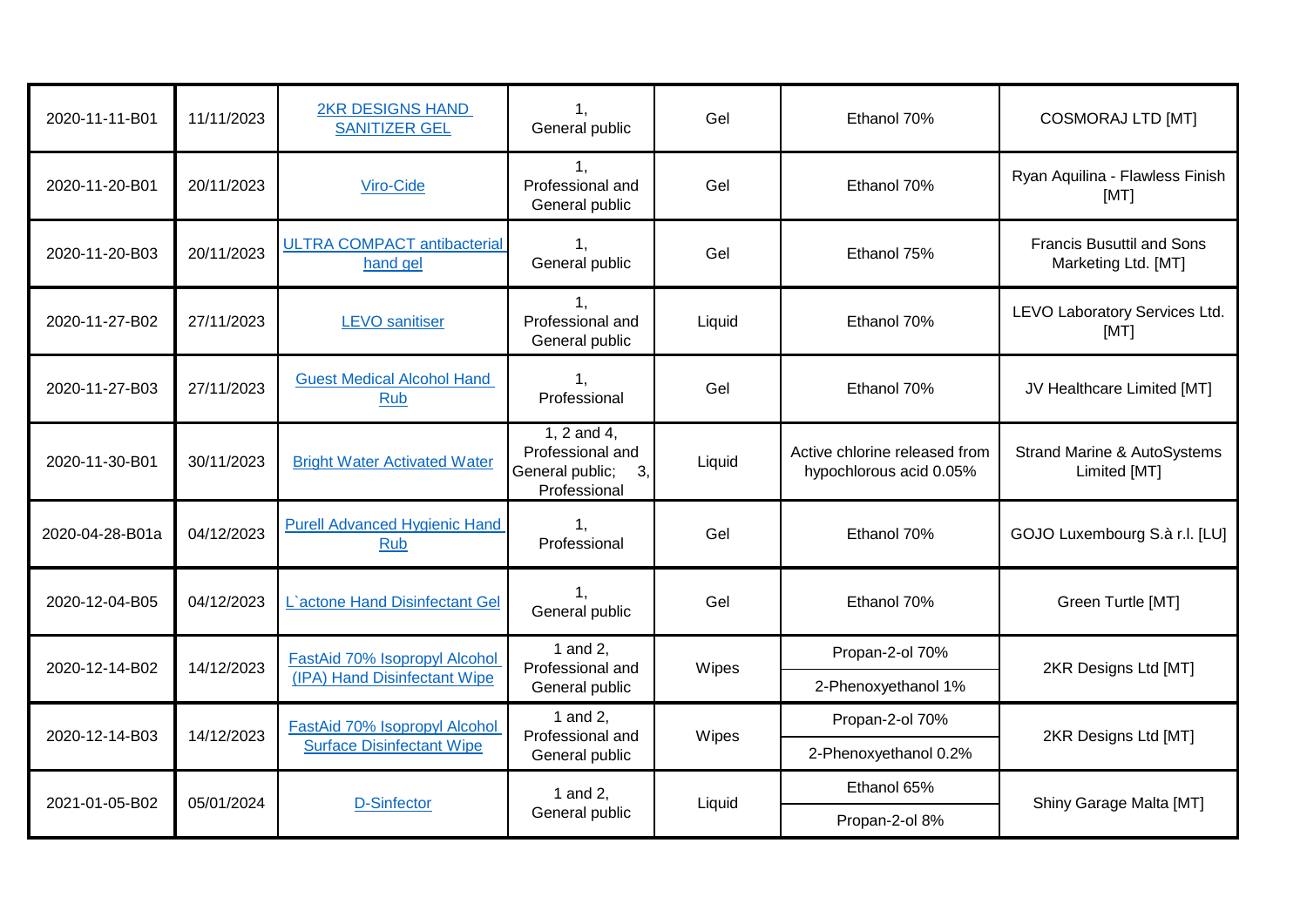| 2021-01-06-B01  | 06/01/2024 | Voi Antiseptic spray 70% 100ml                            | 1,<br>General public                              | Liquid        | Ethanol 70%                                                           | Pruna Trading Ltd [MT]                            |
|-----------------|------------|-----------------------------------------------------------|---------------------------------------------------|---------------|-----------------------------------------------------------------------|---------------------------------------------------|
| 2021-01-27-B02  | 27/01/2024 | MissLife Surface & Air, Hand<br><b>Disinfectant Spray</b> | 1 and 2,<br>General public                        | Aerosol Spray | Ethanol 70%                                                           | Green Turtle [MT]                                 |
| 2021-01-27-B04  | 27/01/2024 | <b>Clinell Antimicrobial Hand Foam</b>                    | 1.<br>General public                              | Foam          | ADBAC/BKC (C12-16) 0.5%<br><b>DDAC 0.45%</b><br>2-Phenoxyethanol 0.6% | <b>GAMA Healthcare Ireland Ltd [IE]</b>           |
| 2012-05-18-B01c | 27/01/2024 | Manorapid r.f.u.                                          | 1.<br>Professional                                | Liquid        | Propan-2-ol 70%                                                       | Antiseptica Dr. Hans-Joachim<br>Molitor GmbH [DE] |
| 2019-01-29-B01a |            | 27/01/2024<br>Soft Care Med H5                            | 1.                                                | Gel           | Propan-1-ol 2.92%                                                     | <b>Diversey Europe Operations BV</b><br>[NL]      |
|                 |            |                                                           | Professional                                      |               | Propan-2-ol 69.3%                                                     |                                                   |
| 2020-06-03-B01a | 05/02/2024 | Natrasan                                                  | 1 and 2,<br>Professional and<br>General public    | Spray         | Active chlorine released from<br>hypochlorous acid 0.015%             | Aqualution Systems Ltd [IE]                       |
| 2021-02-05-B06  | 05/02/2024 | <b>Salvesan</b>                                           | 1, 2 and 4,<br>Professional and<br>General public | Spray         | Active chlorine released from<br>hypochlorous acid 0.015%             | Aqualution Systems Ltd [IE]                       |
| 2021-02-18-B01  | 18/02/2024 | <b>Relisan Alcohol Hand Gel</b>                           | 1,<br>Professional and<br>General public          | Gel           | Ethanol 70%                                                           | OK Medical Ltd [MT]                               |
| 2021-02-18-B02  | 18/02/2024 | <b>Mastro Mestos hand sanitizer</b>                       | 1.<br>General public                              | Liquid        | Ethanol 70%                                                           | Marpoint Sp.z.o.o [PL]                            |
| 2021-02-18-B06  | 18/02/2024 | <b>SENSES alcohol free foam hand</b>                      | 1.                                                | Foam          | ADBAC/BKC (C12-16) 0.1%                                               | W.J. PARNIS ENGLAND LTD<br>[MT]                   |
|                 |            | sanitizer                                                 | Professional                                      |               | DDAC 0.28%                                                            |                                                   |
| 2021-02-25-B01  | 25/02/2024 | Verveine hand sanitizer                                   | 1.<br>Professional and<br>General public          | Gel           | Ethanol 69%                                                           | Laboratoires M&L [FR]                             |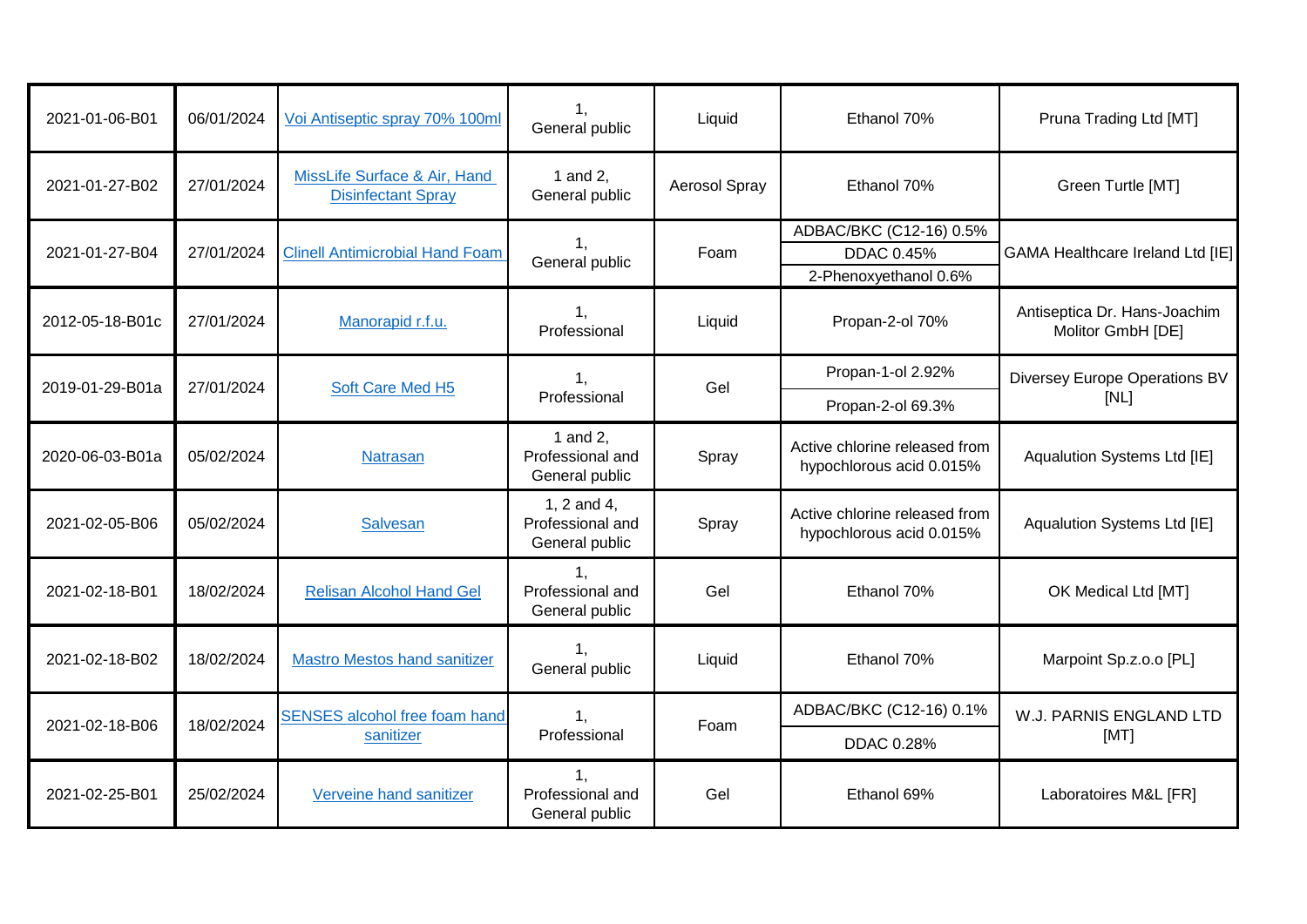| 2021-02-25-B02               | 25/02/2024 | <b>SANRIP PRO hand sanitising</b><br>gel                                                                     | 1,<br>General public                                | Gel     | Ethanol 70%       | W.J. PARNIS ENGLAND LTD<br>[MT]             |
|------------------------------|------------|--------------------------------------------------------------------------------------------------------------|-----------------------------------------------------|---------|-------------------|---------------------------------------------|
| 2019-03-08-B02a              |            | <b>Chemisept IPA</b>                                                                                         | 1.                                                  |         | Ethanol 15%       |                                             |
|                              | 25/02/2024 |                                                                                                              | Professional                                        | Liquid  | Propan-2-ol 60%   | Cherubino Ltd [MT]                          |
| 2021-02-28-B03               | 28/02/2024 | X Mist Ultimate All Round<br><b>Sanitiser</b>                                                                | 1 and 2,<br>Professional and<br>General public      | Aerosol | Ethanol 75.5%     | CC Solutions Ltd [MT]                       |
| 2021-03-08-B02               | 08/03/2024 | <b>ADAMS CHLOR-SEPT</b><br><b>ANTIBACTERIAL</b>                                                              | 1 and 2,<br>Professional and                        | Liquid  | Ethanol 85%       | SKAT Ltd [MT]                               |
|                              |            | <b>DISINFECTANT</b>                                                                                          | General public                                      |         | CHDG 0.5%         |                                             |
| 08/03/2024<br>2021-03-08-B02 |            | <b>NM Pharma CHLOR-PLUS</b><br><b>Antibacterial NON RINSE</b><br><b>INSTANTANEOUS</b><br><b>DISINFECTION</b> | 1 and 2,<br>Professional and<br>General public      |         | Ethanol 85%       |                                             |
|                              |            |                                                                                                              |                                                     | Liquid  | CHDG 0.5%         | NM Pharma Ltd. [MT]                         |
| 2020-05-04-B01a              | 08/03/2024 | <b>Ezel Premium Instant Hand</b><br><b>Sanitizer</b>                                                         | $\mathbf{1},$<br>Professional and<br>General public | Liquid  | Ethanol 70%       | OK Medical Ltd [MT]                         |
| 2019-03-11-B01a              | 08/03/2024 | <b>Epicare DES</b>                                                                                           | 1.<br>Professional                                  | Liquid  | Propan-1-ol 70%   | Ecolab Deutschland GmbH [DE]                |
| 2021-03-17-B02               | 17/03/2024 | <b>AVANSAFE GEL HAND</b><br><b>SANITISER</b>                                                                 | 1,<br>Professional                                  | Gel     | Ethanol 71.2%     | <b>LUCART TISSUE &amp; SOAP SLU</b><br>[ES] |
| 2021-03-22-B01               | 22/03/2024 | <b>KENOSEPT-G</b>                                                                                            | 1,                                                  | Gel     | Propan-2-ol 62.6% | CID LINES N.V. [BE]                         |
|                              |            |                                                                                                              | Professional                                        |         | CHDG 0.5%         |                                             |
| 2021-03-24-B02               | 24/03/2024 | <b>Skinman Soft Protect FF</b>                                                                               | 1.<br>Professional                                  | Liquid  | Ethanol 89%       | Ecolab Deutschland GmbH [DE]                |
| 2017-05-19-B01b              | 26/03/2024 | Actigel                                                                                                      | 1,<br>Professional                                  |         | Ethanol 57.26%    | Ecolab Deutschland GmbH [DE]                |
|                              |            |                                                                                                              |                                                     | Liquid  | Propan-2-ol 8.05% |                                             |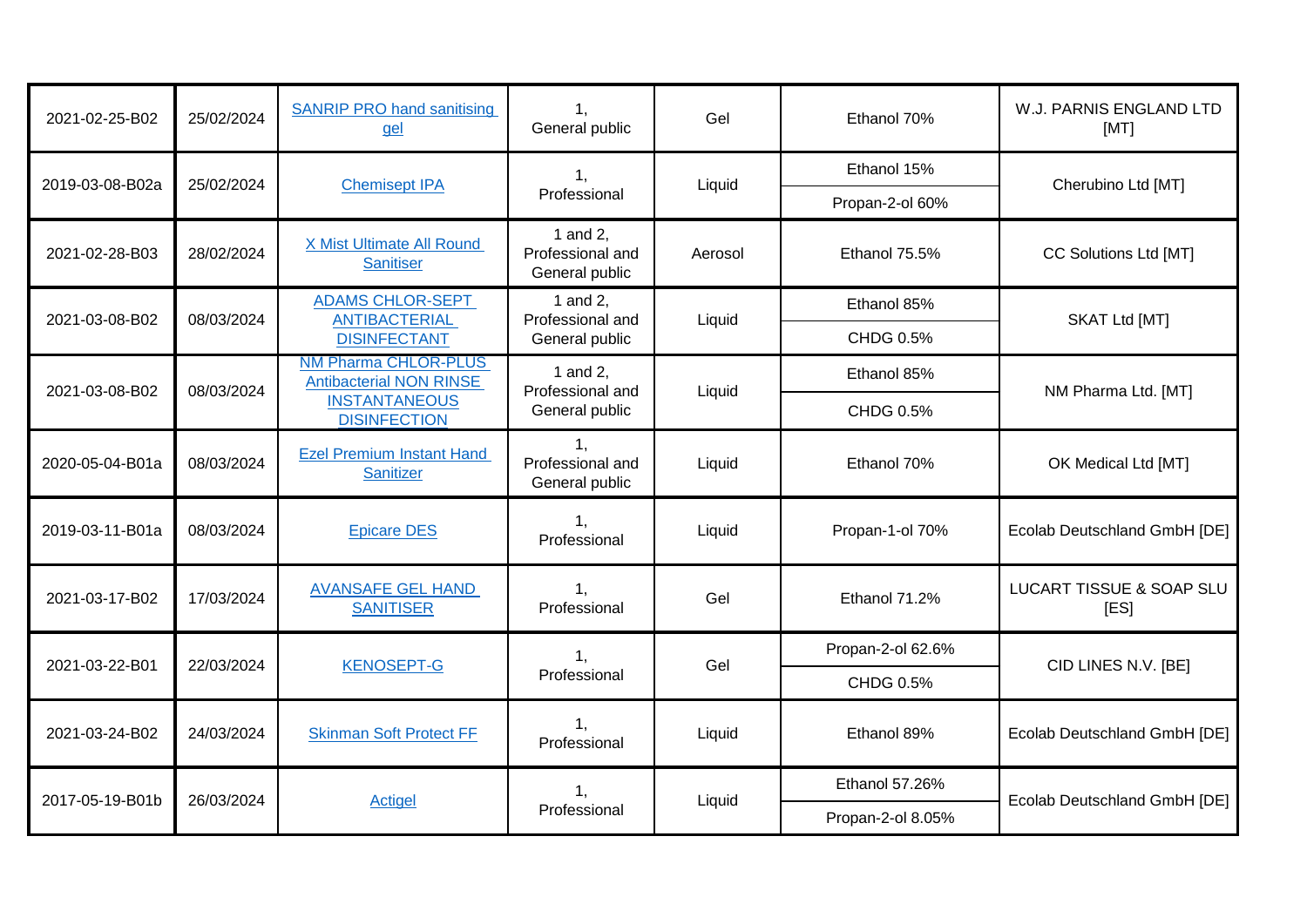| 2020-03-16-B01b | 12/04/2024 | <b>HiGel-hand sanitizer</b>                               | 1,                                                  | Gel    | Ethanol 60%       | VJ Salomone Pharma Ltd [MT]           |
|-----------------|------------|-----------------------------------------------------------|-----------------------------------------------------|--------|-------------------|---------------------------------------|
|                 |            |                                                           | General public                                      |        | Propan-2-ol 10%   |                                       |
| 2021-04-19-B01  | 19/04/2024 | Dr. Beckmann 2in1 Sanitiser                               | 1 and 2,                                            | Liquid | Ethanol 65%       | delta pronatura Dr. Krauss & Dr.      |
|                 |            |                                                           | General public                                      |        | <b>DDAC 0.15%</b> | Beckmann KG [DE]                      |
| 2021-04-26-B01  | 26/04/2024 | <b>Pharmaserv Hand Sanitizer</b>                          | 1.<br>Professional and<br>General public            | Liquid | Ethanol 70%       | Pharmaserv Ltd [MT]                   |
| 2021-05-03-B01  | 03/05/2024 | <b>Pristine Clean hand sanitiser</b>                      | 1,<br>General public                                | Gel    | Ethanol 70%       | Provita [MT]                          |
| 2021-05-10-B01  | 10/05/2024 | SOFT CARE DES E H5                                        | 1.<br>Professional                                  | Liquid | Ethanol 71.5%     | Diversey Europe Operations BV<br>[NL] |
| 2021-05-10-B02  | 10/05/2024 | <b>INEQUA HAND SANITIZER</b><br><b>RUB 70% ALCOHOL</b>    | 1.<br>Professional and<br>General public            | Gel    | Ethanol 70%       | <b>COSMORAJ LTD [MT]</b>              |
| 2021-05-10-B03  | 10/05/2024 | <b>INEQUA HAND SANITIZER</b><br>RUB 80% ALCOHOL           | $\mathbf{1},$<br>Professional and<br>General public | Gel    | Ethanol 80%       | <b>COSMORAJ LTD [MT]</b>              |
| 2021-05-21-B01  | 21/05/2024 | <b>Gel Hydroalcoolique Mains</b><br>sensibles             | $1_{-}$<br>Professional and<br>General public       | Gel    | Ethanol 66.6%     | Pharma.MT Ltd [MT]                    |
| 2021-05-31-B07  | 31/05/2024 | <b>Spirigel Complete</b>                                  | 1 <sub>1</sub><br>Professional                      | Gel    | Ethanol 85%       | Ecolab Deutschland GmbH [DE]          |
| 2021-06-24-B03  | 24/06/2024 | <b>DEEP FRESH ANTIBACTERIAL</b><br><b>HAND GEL</b>        | 1.<br>General public                                | Gel    | Ethanol 70%       | Four Trading [MT]                     |
| 2021-06-28-B01  | 28/06/2024 | Kleenex® Proactive Care™<br><b>Hand Gel Antibacterial</b> | 1,<br>General public                                | Gel    | Ethanol 65%       | Kimberly-Clark B.V. [NL]              |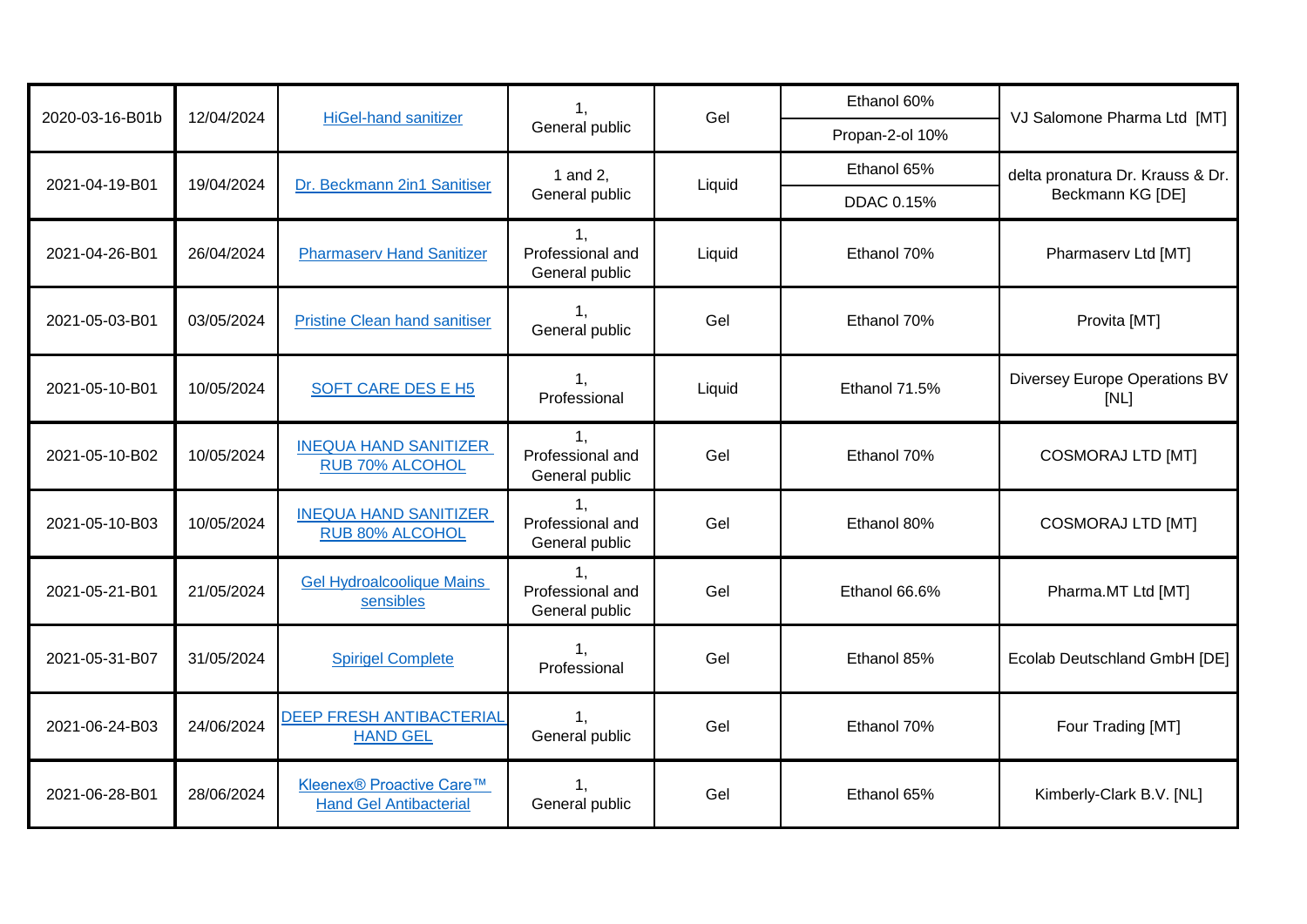| 2021-07-21-B01 | 21/07/2024 | <b>Epicare 5 Foam</b>                                                | $\mathbf{1},$<br>Professional                        | Soap                | CHDG 2%               | Ecolab Deutschland GmbH [DE]                                              |
|----------------|------------|----------------------------------------------------------------------|------------------------------------------------------|---------------------|-----------------------|---------------------------------------------------------------------------|
| 2021-07-21-B03 | 21/07/2024 | <b>Epicare 5 AB</b>                                                  | 1.<br>Professional                                   | Liquid soap         | CHDG 2%               | Ecolab Deutschland GmbH [DE]                                              |
| 2021-08-17-B06 | 17/08/2024 | <b>HiGeen Anti-Bacterial Hand</b><br><b>Sanitizer Gel</b>            | Professional and<br>General public                   | Gel                 | Ethanol 70%           | Valletta Trading Agency [MT]                                              |
| 2021-08-17-B07 | 17/08/2024 | <b>HiGeen Anti-bacterial Hands &amp;</b><br>Things Sanitizer spray   | 1 and 2,<br>Professional and<br>General public       | <b>Liquid Spray</b> | Ethanol 70%           | Valletta Trading Agency [MT]                                              |
| 2021-09-24-B01 | 24/09/2024 | <b>Ki-ose Asept'Hands</b>                                            | 1 <sub>1</sub><br>Professional and<br>General public | Foam                | <b>DDAC 0.2%</b>      | Produits Sanitaires Aéronefs -<br>PSA [FR]                                |
| 2021-10-06-B01 | 06/10/2024 | Panodyne alcohol wet wipes                                           | $\mathbf{1},$<br>General public                      | Wipes               | Ethanol 75%           | Med-Source (Jaclyn Tait) [MT]                                             |
| 2021-10-06-B04 | 06/10/2024 | <b>Deep Fresh Antiviral Alcohol</b><br><b>Wipes</b>                  | 1,<br>Professional and<br>General public             | Wipes               | Ethanol 75%           | Four Trading [MT]                                                         |
| 2021-10-20-B01 | 20/10/2024 | <b>HiGeen Antibacterial hand</b><br>sanitizer Gel with vitamin beads | Professional and<br>General public                   | Gel                 | Ethanol 70%           | Valletta Trading Agency [MT]                                              |
| 2021-10-20-B02 | 20/10/2024 | <b>HiGeen Hand Sanitizer Gel Kids</b><br>& Adults                    | 1,<br>Professional and<br>General public             | Gel                 | Ethanol 70%           | Valletta Trading Agency [MT]                                              |
| 2021-11-15-B03 | 15/11/2024 | <b>Invirtu Hand Foam Sanitiser</b>                                   | 1 <sub>1</sub><br>Professional and                   | Foam                | DDAC 0.18%            | <b>SMART ANTIMICROBIAL</b><br><b>TECHNOLOGIES IRELAND</b><br>LIMITED [IE] |
|                |            |                                                                      | <b>General Public</b>                                |                     | CHDG 0.06%            |                                                                           |
| 2021-11-15-B04 | 15/11/2024 | <b>Lonzagard HDS Foam</b>                                            | Professional and<br><b>General Public</b>            | Foam                | DDAC 0.55%            | <b>YOU Solutions Germany GmbH</b>                                         |
|                |            |                                                                      |                                                      |                     | 2-Phenoxyethanol 0.9% | [DE]                                                                      |